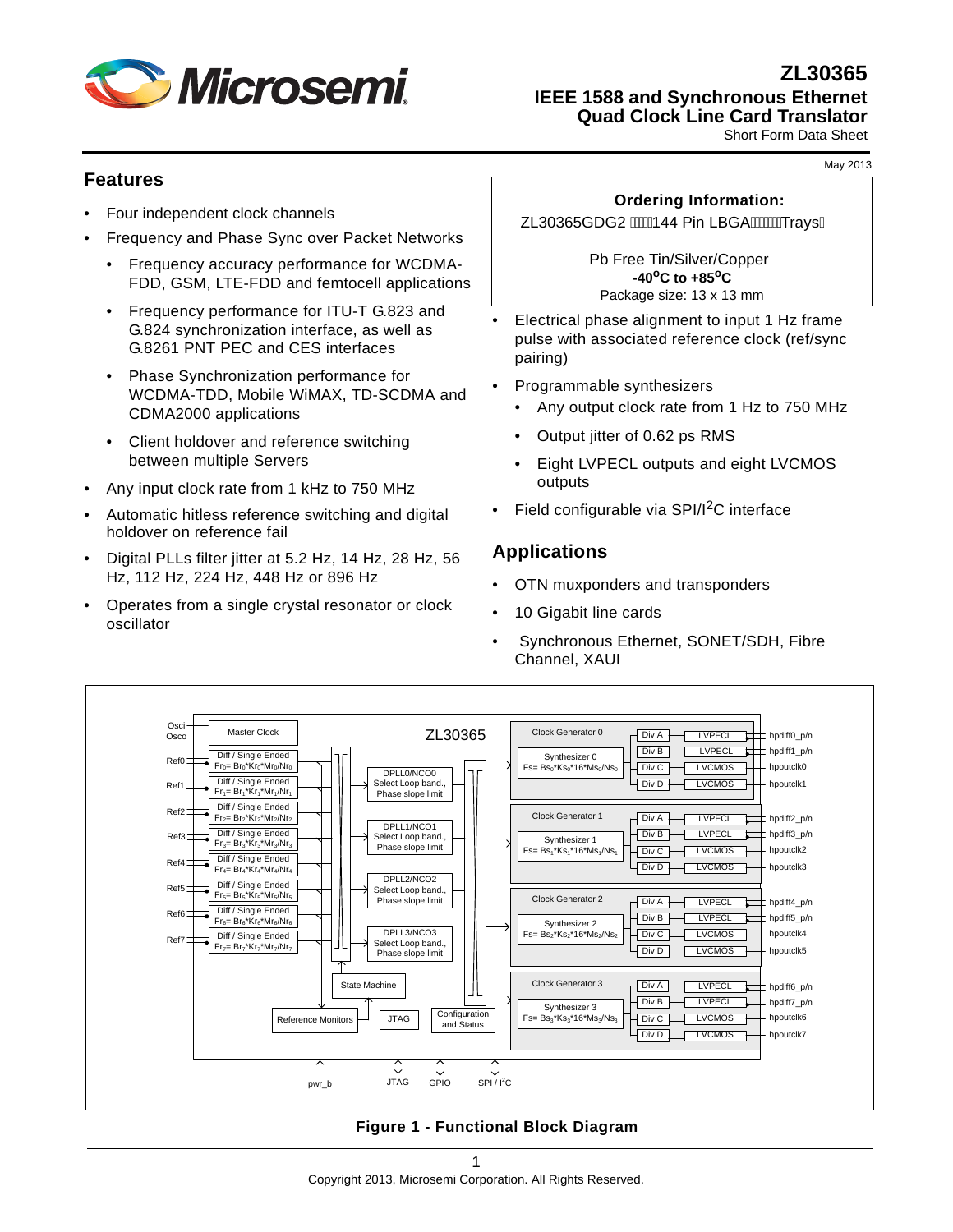*Microsemi* 

# **Detailed Features**

# **General**

- Four independent clock channels
- Operates from a single crystal resonator or clock oscillator
- Configurable via its SPI/I<sup>2</sup>C interface

## **Time Synchronization Algorithm**

- External algorithm controls software digital PLL to adjust frequency and phase alignment
- Frequency, Phase and Time Synchronization over IP, MPLS and Ethernet Packet Networks
- Frequency accuracy performance for WCDMA-FDD, GSM, LTE-FDD and femtocell applications, with target performance less than  $\pm$  15 ppb.
- Frequency performance for ITU-T G.823 and G.824 synchronization interface, as well as G.8261 PNT EEC, PNT PEC and CES interface specifications.
- Phase Synchronization performance for WCDMA-TDD, Mobile WiMAX, TD-SCDMA and CDMA2000 applications with target performance less than  $\pm$  1  $\mu$ s phase alignment.
- Time Synchronization for UTC-traceability and GPS replacement.
- Client reference switching between multiple Servers
- Client holdover when Server packet connectivity is lost

#### **Electrical Clock Inputs**

- Eight input references configurable as single ended or differential
- Synchronize to any clock rate from 1 kHz to 750 MHz on differential inputs
- Synchronize to any clock rate from 1 kHz to 177.75 MHz on singled-ended inputs
- Synchronize to clock or sync pulse and clock pair
- Any input reference can be fed with sync (frame pulse) or clock.
- Flexible input reference monitoring automatically disqualifies references based on frequency and phase irregularities
	- LOS
	- Single cycle monitor
	- Precise frequency monitor
	- Coarse frequency monitor
	- Guard soak timer
- Per input clock delay compensation

#### **Electrical Clock Engine**

- Flexible two-stage architecture translates between arbitrary data rates, line coding rates and FEC rates
- Internal state machine automatically controls mode of operation (free-run, locked, holdover)
- Automatic hitless reference switching and digital holdover on reference fail
	- Physical-to-physical reference switching
	- Physical-to-packet reference switching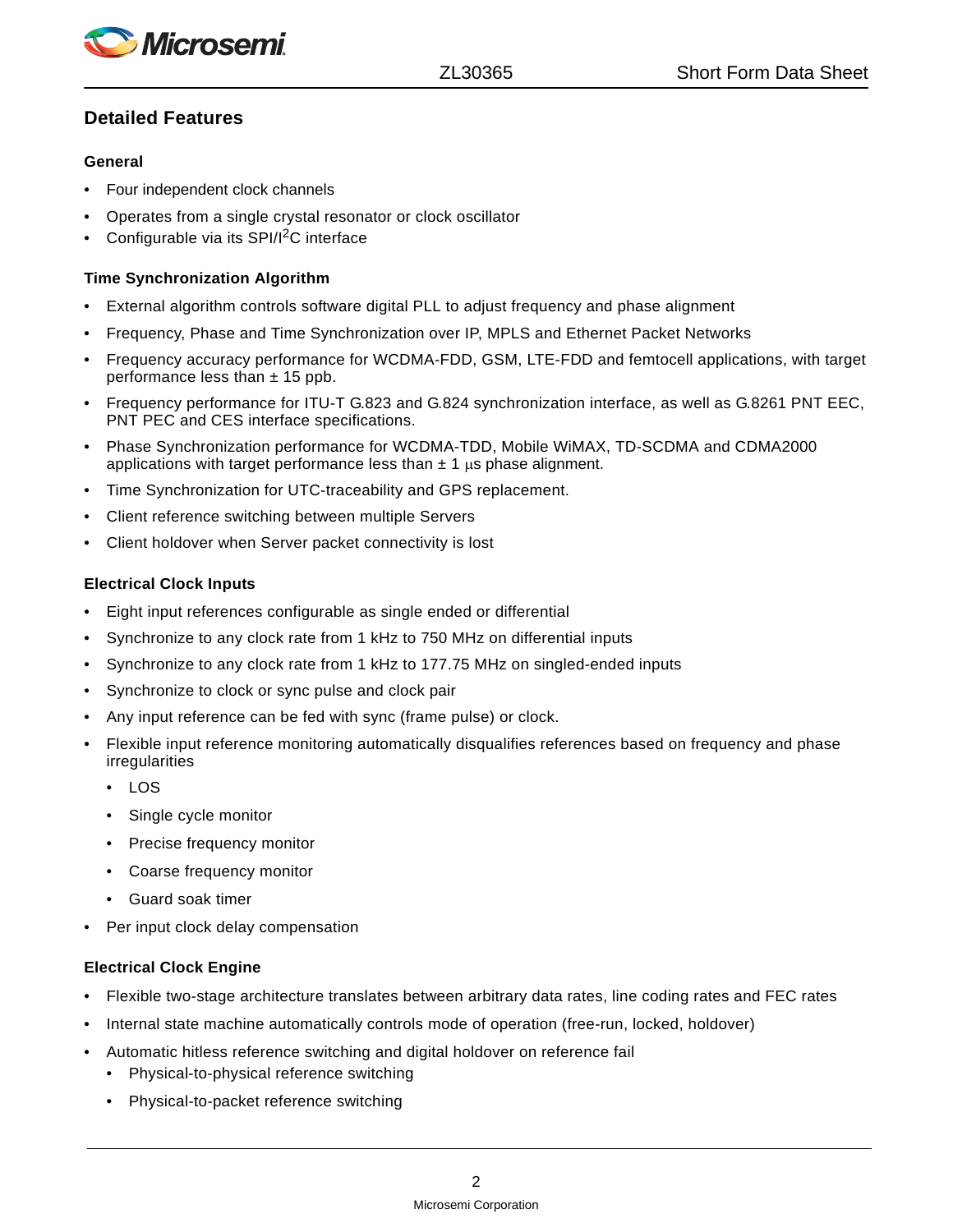

- Packet-to-physical reference switching
- Packet-to-packet reference switching
- Selectable phase slope limiting
- Supports ITU-T G.823, G.824 and G.8261 for 2048 kbit/s and 1544 kbit/s interfaces

## **Electrical Clock Generation**

- Four programmable synthesizers
- Eight LVPECL outputs
	- Two LVPECL outputs per synthesizer
	- Generate any clock rate from 1 Hz to 750 MHz
	- Low jitter of 0.62 ps RMS
	- Meets OC-192, STM-64, 1 GbE and 10 GbE interface jitter requirements
- Eight LVCMOS outputs
	- Two LVCMOS outputs per synthesizer
	- Generate any clock rate from 1 Hz to 177.75 MHz
	- Maximum jitter below 1 ps rms
- Programmable output advancement/delay to accommodate trace delays or compensate for system routing paths
- Outputs may be disabled to save power

#### **API Software**

- Interfaces to 1588-capable PHY and switches with integrated timestamping
- Abstraction layer for independence from OS and CPU, from embedded SoC to home-grown
- Fits into centralized, highly integrated pizza box architectures as well as distributed architectures with multiple line cards and timing cards